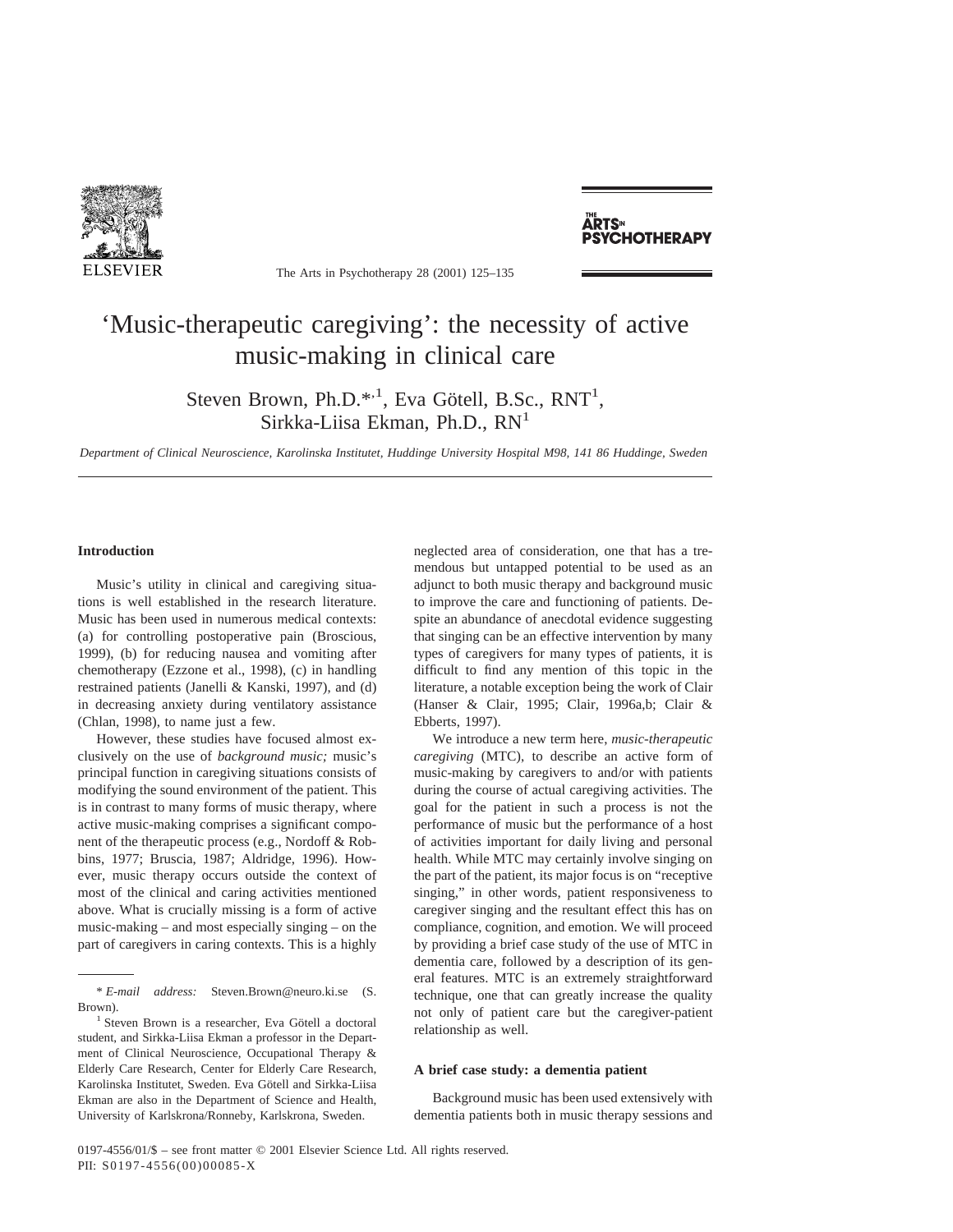in caregiving situations (reviewed in Clair, 1996b, Brotons, Koger & Pickett-Cooper, 1997, and Koger, Chapin & Brotons, 1999). Background music has been found to have important effects: (a) in decreasing aggressive and agitated behavior (Gerdner & Swanson, 1993; Goddaer & Abraham, 1994), (b) in increasing food intake during meals (Ragneskog et al., 1996), (c) in increasing bathing cooperation (Thomas, Heitman & Alexander, 1997), (d) in increasing cognitive capabilities (Prickett & Moore, 1991; Lord & Garner, 1993), and (e) in improving mood and social interaction (Lord & Garner, 1993). This general efficacy of background music accords well with studies showing that dementia patients can retain a large degree of musical responsiveness and skill in the face of memory loss, language impairment, and other disabilities (Crystal, Grober & Masur, 1989; Swartz et al., 1989; Prickett & Moore, 1991; Aldridge, 1996), and that they can be quite responsive to music in caregiving situations (Clair, 1996b; Clair & Ebberts, 1997).

Beyond background music, the effects of both active and receptive singing on patient behavior have been examined in several studies, all of them involving music therapists (Smith, 1986; Olderog Millard & Smith, 1989; Pollack & Namazi, 1992; Groene, 1993; Lipe, 1995; Brotons & Pickett-Cooper, 1994, 1996; Clair, 1996a; Hanson et al., 1996; Carruth, 1997; Groene et al., 1998). In dementia studies, as in other areas where the therapeutic effects of music are explored, it is only music therapists who engage in active music-making with patients; other clinical caregivers exclusively employ background music in their work. As singing has been shown to have many positive effects on the social behaviors and cognitive skills of patients in these studies, there is all the more reason to give serious consideration to the concept of caregiver-mediated musical interventions. While the music therapist Clair (1996a,b) has discussed the utility of caregiver engagement in musical activities with dementia patients, she has only examined these effects in one study, and that one focused on family caregivers (Clair & Ebberts, 1997). Götell, Brown and Ekman (2000) studied the effects of active caregiver participation in music events (mainly group singing) conducted in a dementia ward, however these events were led by a sociotherapist and occupational therapy assistant with training in music therapy.

In contrast to this situation in the research literature, there is strong evidence that singing is used extensively in the care of elderly persons living in hospital wards and nursing homes. Hylton (1983) showed that a large majority of the elderly and nursing homes that he surveyed offered musical activities – most especially recreational singing – for its residents. Over 80% of the nursing homes he surveyed had hymn singing and sing-alongs for its residents, and 95% of them had some form of singing activity at least once a month, where the singing was generally run by the activities director of the home. Overall, 43% of the residents in these homes participated in singing activities. The overwhelming presence of singing in these environments suggests that there might be a great therapeutic potential waiting to be explored in the form of caregiver singing during caring situations.

As a first approach to the use of music-therapeutic caregiving with healthcare professionals, we present a brief case study of one subject from a larger study involving 10 dementia patients. It is important to mention that the following description is representative of nine other subjects taking part in this study and not an isolated case. This is a qualitative study conducted by one of us (EG) in a 24-bed special care unit for patients with dementia, itself a part of a larger hospital located in an urban area of Sweden. The patient in question, Vera, was an 85-year-old Swedish woman suffering from severe dementia (non-Alzheimer's type dementia). She had been living in the special care unit for two and a half years before the study began. Her Mini-Mental State Examination score was 0 (on a scale of 30 points). Vera's caregiver, Anna, was a 31-year-old Swedish licensed practical nurse who had worked in the dementia unit for 10 years.

The current study was designed to evaluate the effect of caregiver-mediated singing on patient actions and reactions during the morning care routine, which includes washing the body, combing the hair, brushing the teeth, and dressing the patient in a private bathroom containing a mirror. Two treatment conditions were compared, where subjects served as their own controls: (a) no music (the control condition), and (b) caregiver singing to the patient (musictherapeutic caregiving). The second condition occurred two days after the first. Each session began at 7:30 in the morning, and lasted roughly 10 min.

The sessions were videotaped by the second author, who stayed in the room throughout the care routine. The videos were then analyzed using the phenomenological-hermeneutic method inspired by the philosopher Paul Ricoeur (1976). The activities of the morning-care sessions were transcribed into text, and then analyzed based on a three-step process of interpretation: (a) naive understanding (viewing the situation as a whole, and establishing the major themes of the session), (b) structural analysis (examination, part by part, of the interactions between the patient and caregiver as they communicated verbally, nonverbally, and paralinguistically), and (c) comprehensive understanding (overall analysis of the naive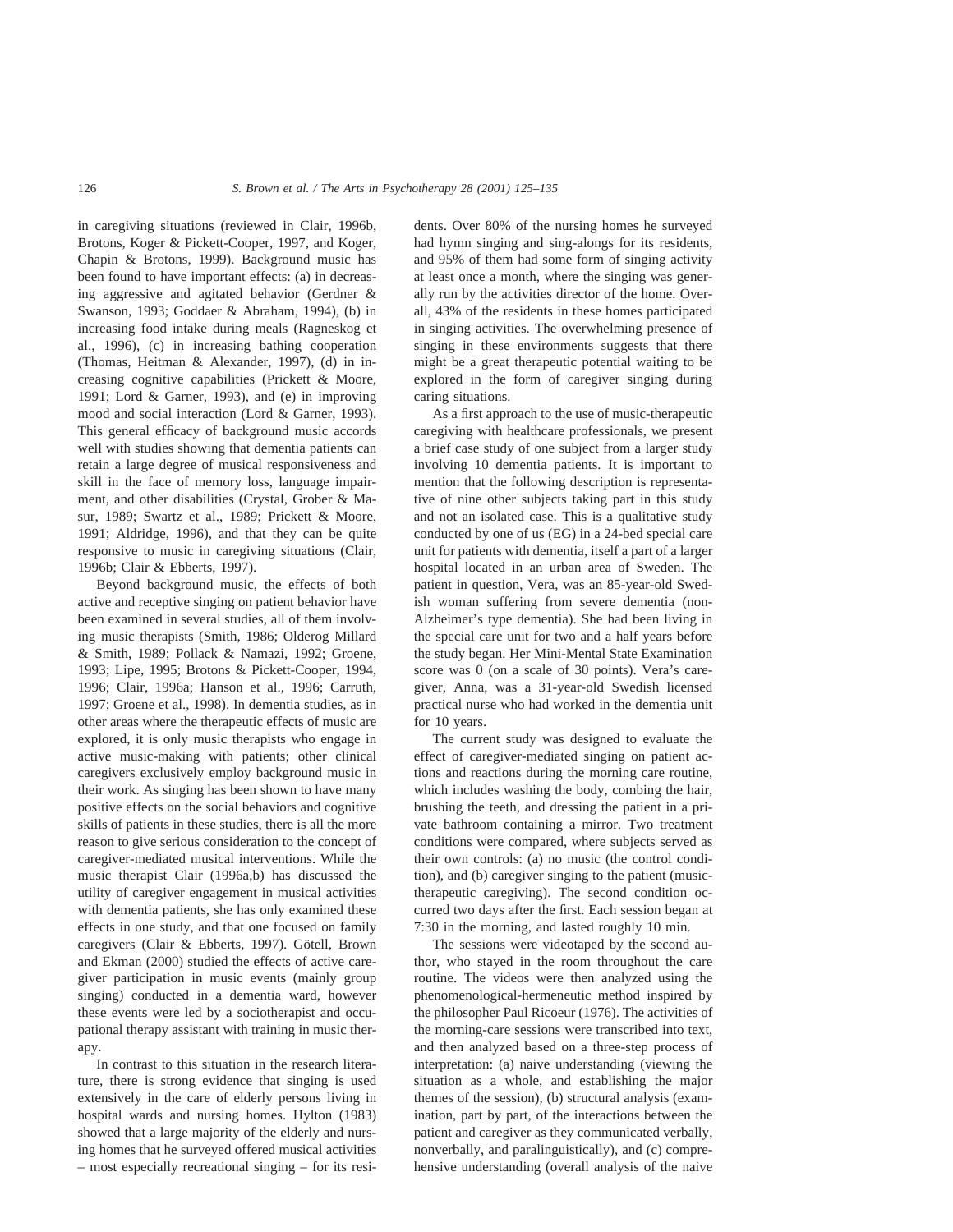reading and structural analysis into an interpreted whole). The following is a description of these morning sessions with Vera and Anna.

*First condition: no music.* This represented the typical morning routine with Vera, and served as the control condition. Anna initiated all conversation and instructed Vera as to what had to be done in order to perform the morning activities. Vera responded as she did every morning, acting confused, aggressive, and resistant. When Anna washed Vera's face, she had to stand far away from her in order to avoid being hit and pinched, which often resulted in Vera being able to pull the washcloth and towel out of Anna's hands. While brushing Vera's teeth, Anna had to use mild force in order to get the toothbrush into her mouth. Vera did not willingly open her mouth, and screamed that Anna was "mean, mean, mean." While being dressed, Vera had difficulty understanding what was going on. She continued to be confused, resistant, and aggressive. At the end of the morning care session, Anna supported Vera in order to have her look at herself in the mirror. Vera looked fatigued and confused and conveyed a feeling of failure.

*Second condition: caregiver singing to the patient.* On the second day, the only change in the routine was that Anna sang to Vera throughout the session, while speaking to her intermittently. The songs consisted of several typical Swedish sing-along songs which people sing when gathering in a group in Sweden. Vera's overall demeanor was strikingly different from the previous session. When Anna was performing her caring activities, Vera showed no overt aggressiveness at any time. Vera laughed and said that she was having a nice time. Her facial expression seemed to be full of calm and satisfaction while she looked around the bathroom. While being sung to, Vera seemed to understand the nonverbal communication signals from Anna with regard to dressing, brushing her teeth, and putting in her false tooth, and she offered cooperation in performing these activities without showing any kind of resistance or aggressiveness. But in addition to this level of nonverbal communication, there was a striking improvement at the verbal level, both in terms of perception and production. Vera used longer phrases, and could even utter complete sentences. When Anna sang the song *Kostervalsen* to Vera, whose last line is "Do you want to marry me?", Vera laughingly responded "OK, I'll do that." Thus, there was more of a sense of real dialogue between Vera and Anna. When Vera was looking at herself in the mirror at the end of the session, she seemed to recognize and appreciate her image. Thus, both her awareness for objects in the room and her self-awareness were strikingly improved in this situation. Immediately following the morning routine, Vera laughed and looked satisfied when thanking Anna for helping her. When interviewing Anna after the morning session, she was pleasantly surprised that "Singing really did the trick."

Caregiver singing had a major effect on the compliance of a normally hostile and resistant patient. But in addition to that, singing seemed to bring out the social side of the patient. She joked more, was more expressive, and showed more appreciation for the caregiver. More of the patient's own personality seemed to come out. There was increased cognitive sharpness in the her verbal statements, and more of a sense of conversing during the time that the caregiver spoke to her (or even sang to her). The patient seemed to have a greater sense of herself when seeing her image in the mirror. Finally, the caregiver reported feeling a heightened sense of connectedness and involvement with the patient during the singing session compared with the no-singing condition. In sum, qualitative observation found great benefits for both the patient and the caregiver with the use of MTC. Similar results have been obtained with nine other dementia patients in this study.

## **Features of music-therapeutic caregiving**

## *Context*

The basic context in which MTC is used consists of day-to-day caring situations, including hygiene sessions, dressing time, meal time, pill time, bed time, and the like. MTC is not designed to be a substitute for music therapy but an important adjunct to it. However, it should be pointed out that MTC fills an important void created by the restrictive scheduling practices of active music therapy which tend to limit musical activities to individual sessions once or twice a week, thus leaving long intervals in which the only music therapy option available to patients is background-music listening. MTC fills this void by combining the *subject-specificity* of active music therapy (i.e., the directed and personalized use of musical performance) with the *context-generality* of background music (i.e., the abundant number of contexts for its use). This creates many new contexts in which live music can be implemented to improve the quality of life for patients. This applies to all types of caring environments (hospitals, nursing homes, family settings) and to all types of caring situations (bathing, eating, dressing, and so on). As the latter situations are rarely contexts for music therapy sessions, we envision MTC and music therapy as *par-*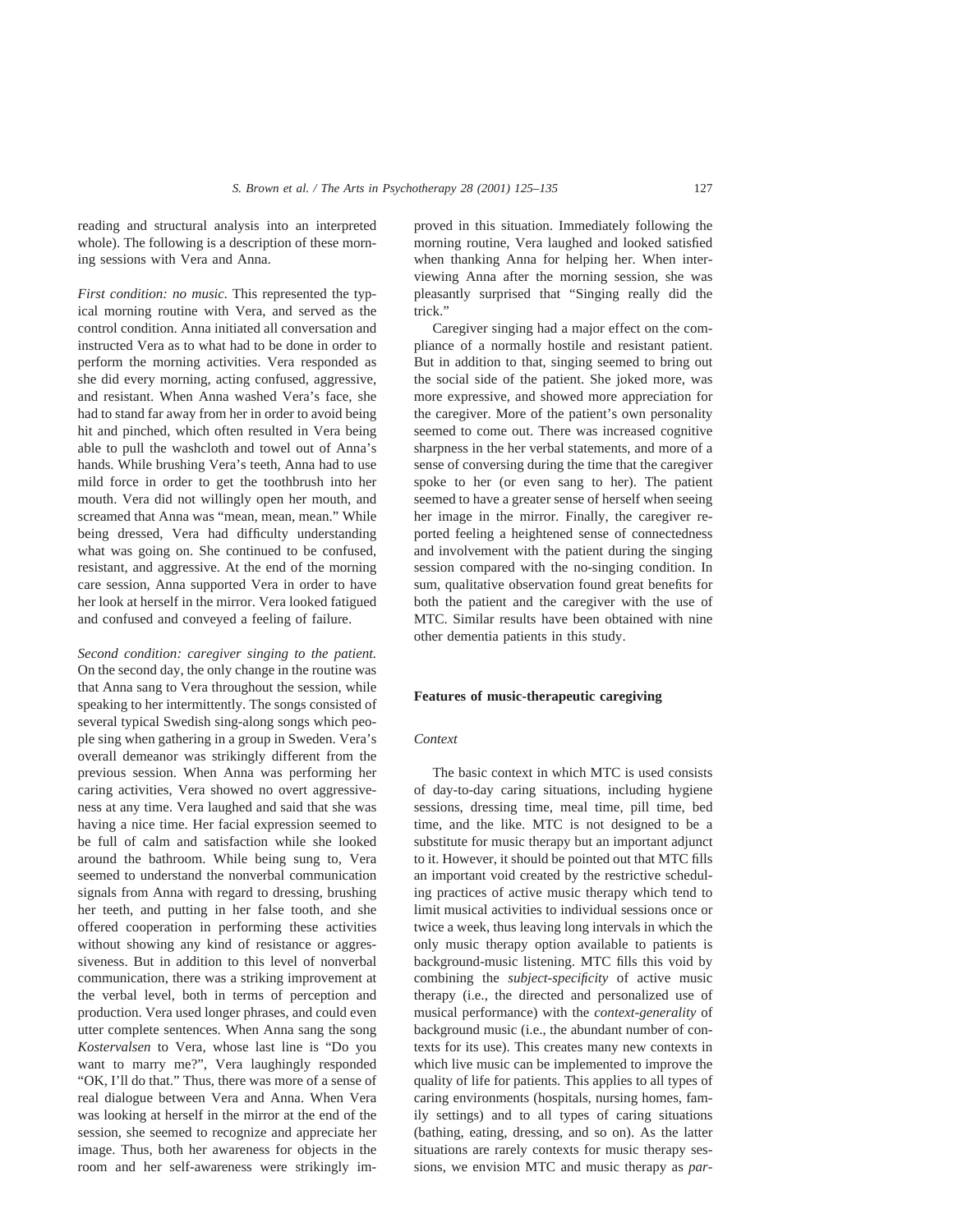*allel processes* in the clinical use of music for patient care.

# *Beyond the "care-therapy" dichotomy*

Bunt (1994) defined music therapy as the use of music to "support and encourage physical, mental, social, and emotional well-being" (p. 8). According to Clair (1996b), "music is therapeutic with older individuals when it provides relief from physical, social, or emotional discomfort, and when it contributes to their ability to function" (p. 8). Despite the open-ended nature of these definitions, caregivers are not viewed as music therapists because they lack training in the specific methodologies of music therapy. In reality, music therapy is defined more often in terms of professional training than clinical consequences. However, due to the extensive interaction between patient and caregiver and because of the unique and profound nature of their relationship, there is an enormous but unexplored potential to utilize this relationship to improve both patient care and patient health. Through appropriate training programs (see below), caregivers can be taught how to use singing and other forms of music-making in a host of situations in which it can be beneficial for patient care and treatment in daily settings. This is not "therapy" in the sense of a specific program designed to improve disease symptoms, accompanied by ongoing clinical assessment. However, it is essential to point out much of what is called music therapy is apparently ineffective in dealing with clinical progression and can at best be used to bring about a short-term alleviation of symptoms or an improvement in the quality of life of the patient.

A clear example of this is the use of music therapy in the treatment of dementia. Virtually all studies of music therapy with dementia patients have demonstrated, at most, short-term effects of music-making on these patients, effects that last no more than several hours after the therapy session (reviewed in Brotons, Koger & Pickett-Cooper, 1997, and Koger, Chapin & Brotons, 1999). No claim has been made that music therapy leads to a progressive or long-term reversal of dementia symptoms. To the extent that this is so, then maintaining the functioning and quality of life of the patient (*a` la* Bunt and Clair) becomes the primary objective of musical interventions. At the present time, there is no evidence that music-therapist-mediated interventions are more effective than those of other professionals. Koger, Chapin and Brotons (1999), in performing a meta-analysis of 21 studies of music therapy in dementia, found that the positive effects of musical interventions on patient behavior *did not* vary according to therapist type: "no effect size inconsistencies were detected when studies were subdivided according to. . . professional music therapist versus other professional" (p. 9). In addition, Brotons and Pickett-Cooper (1996) demonstrated that the ability of professional caregivers to evaluate patient behavior (in this case, agitation behavior) during and after music therapy situations was indistinguishable from that of professional music therapists. All of this suggests that MTC might be a viable adjunct to music therapy.

Finally, MTC opens up new possibilities for caregivers to work as collaborators with professional music therapists in these areas, not least in the design of music therapy programs. There can be a definite reciprocal benefit here: music therapy sessions can make patients easier to care for in the ward, and caregiver involvement in musical practice can direct music therapists toward personalized uses of music with patients that are optimized with respect to their individual preferences, needs, and capabilities.

#### *Active versus receptive singing*

The therapeutic value of singing has been discussed from several different perspectives. Hunter (1999) reviewed a series of articles from the late 19th and early 20th centuries supporting the idea that singing provided a definite health benefit to individuals, most especially with regard to respiratory function, an idea that was well-accepted by medical professionals. Singing was viewed as both "a prophylactic and a therapeutic measure" (Kellogg, 1931, quoted in Hunter, 1999). More recently, a genre of popular books has emerged describing the therapeutic value of singing and other forms of vocalizing (for example, Newham's [1999] *The healing voice: How to use the power of your voice to bring harmony into your life*). The healing power of singing is thought to be due, in large part, to its potent ability to express a wide range of repressed emotions. Finally, Bygren, Konlaan and Johansson (1996), in an epidemiologic study of social determinants of survival among a sampling of over 15,000 people in Sweden, found that singing in a choir (or more generally "making music") was one factor that was positively correlated with reduced risk of mortality. The same was true for attending cultural events. The authors argued that incorporating such activities into one's life "widens a social network and gives the feeling of belonging to a group, and this in itself could be the important determinant of survival" (p. 1578). In sum, singing is thought to have multiple benefits for the individual at the physiological, emotional, and social levels.

As significant as these effects are, MTC highlights an important distinction between the therapeutic effects of *singing* itself and those of *being sung to.*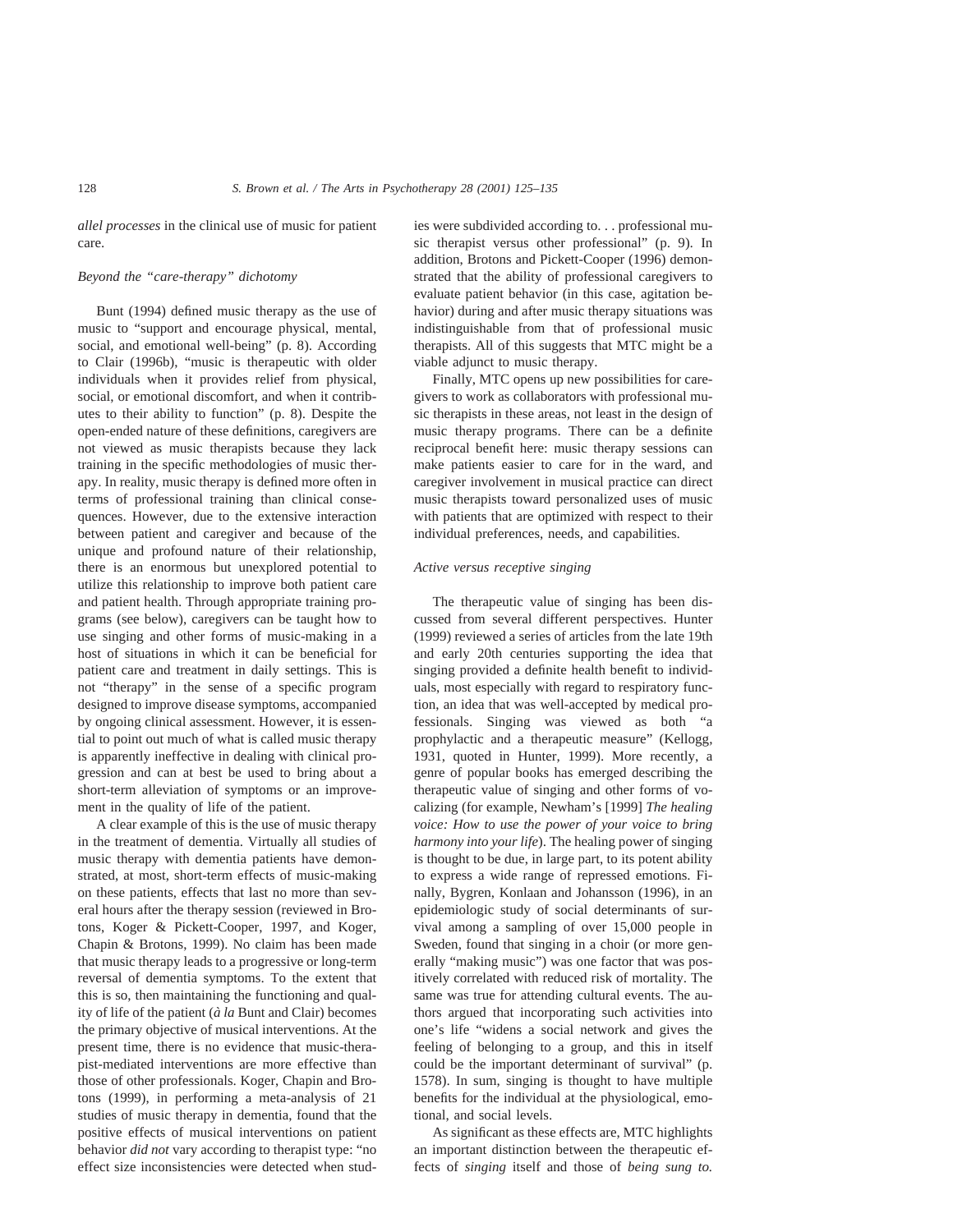MTC is principally a receptive form of singing when seen from the perspective of the patient, although patients may certainly engage in singing during this process. Research in music therapy has pointed to certain limitations in the effectiveness of active singing for dementia patients. For example, Brotons and Pickett-Cooper (1994) demonstrated a lower preference among dementia patients for small-group singing compared to playing instruments, dancing or playing musical games. Hanson et al. (1996) showed that singing in small groups produced less involvement and more disruptive behaviors than either movement or rhythm activities regardless of the degree of dementia progression, although this effect was less pronounced for low-demand musical tasks than for high-demand tasks. Clair and Ebberts (1997) found that dementia patients engaged less in singing than in rhythm playing during music therapy sessions involving their (nondemented) spouses, although the spouses showed equally high engagement with both singing and rhythm playing. Finally, Groene et al. (1998) found that dementia patients demonstrated purposeful responses significantly less often during sing-along sessions than during exercise sessions. All these results argue that active singing might not be a preferred activity for severely demented patients.

Why might this be so? There seem to be at least two principal reasons. First, singing is a complex activity, one which requires a fair degree of verbal skill, as virtually all sing-along songs are songs with words. This might create a high cognitive demand for the patient, especially given the preponderance of linguistic impairments among dementia patients. Singing is unquestionably a more demanding task than either listening or moving to music, and it is most likely that verbalizing rather than vocalizing *per se* contributes to its complexity. Second, Clair and Bernstein (1990) and Clair (1996a) have provided evidence suggesting that singing skill declines significantly during the course of dementia. Severely regressed Alzheimer's patients do not seem to participate in singing. It is likely that "singing participation will decrease and eventually cease in this [patient] population, particularly as the dementia progresses" (Clair & Bernstein, 1990, p. 124). Moreover, Lipe (1995) found a strong correlation  $(r = 0.78)$  between singing performance and performance on the Mini Mental State Exam (a test of cognitive function) among dementia patients, suggesting that singing performance falls off as general cognitive functioning deteriorates. Finally, Moore, Staum and Brotons (1992) showed that the singing range of normal elderly people dropped off significantly with age. For men, the drop in vocal range was from 21 semitones at age 60 to 14 semitones at age 90, and for women it was from 19 to 15 semitones over the same period.

Thus, singing range clearly diminishes with age even in the absence of dementia.

All of these limitations suggest that receptive singing might be a more effective therapeutic intervention than active singing, especially in the late stages of dementia, as there is no evidence that responsiveness to singing declines during the course of dementia (Swartz et al., 1989). Receptive singing demands little cognitive skill and is an effective stimulator of attention (Clair, 1996a). While patient singing is certainly a possibility during MTC—something to be reinforced by the caregiver—the most important therapeutic effect is probably due to receptive singing and the resultant effect this has on patients' actions and reactions.

It is interesting to mention in passing that a therapeutic role for music in the treatment of physical and emotional disease is found in many if not all non-Western cultures. "Music healing" is an ancient art that is at the root of what, in the 20th century, acquired the name of "music therapy." Many forms of music healing in tribal cultures are themselves based on receptive singing, although such singing is often directed toward the spirits rather than toward the patient *per se.* This is the case in many cultures where disease is attributed to the bad humor of spirits and demons rather than to physiological causes (Moffitt Cook, 1997). In such situations, the healer's singing becomes a means of assuaging angry spirits rather than directly soothing or helping patients. This occurs in the many cultures where shamans function as the culture's music healers, and where music is used to induce a state of trance in the shaman as a means of facilitating healing in people (Moreno, 1988). Receptive singing seems to represent the ancient roots of the therapeutic use of music.

# *Effects and mechanisms*

The major effects of MTC are, in many respects, similar to those seen in music therapy situations. These can include effects on language skills, mood, emotional control, gesture, facial expression, motor coordination, pain control, sense of self, and so on (Davis, Gfeller & Thaut, 1998). There are several reports in the literature demonstrating the benefits of both active and receptive singing for patients when performed in an individualized manner. For example, "melodic intonation therapy" is a means of using singing to facilitate the production of speech in motor aphasics (Belin et al., 1996). Clair (1996a) found that receptive singing was an effective means of stimulating attentional responses in late-stage dementia patients. Carruth (1997) demonstrated that receptive singing improved face-name recognition in four out of seven nursing home residents she tested. Finally,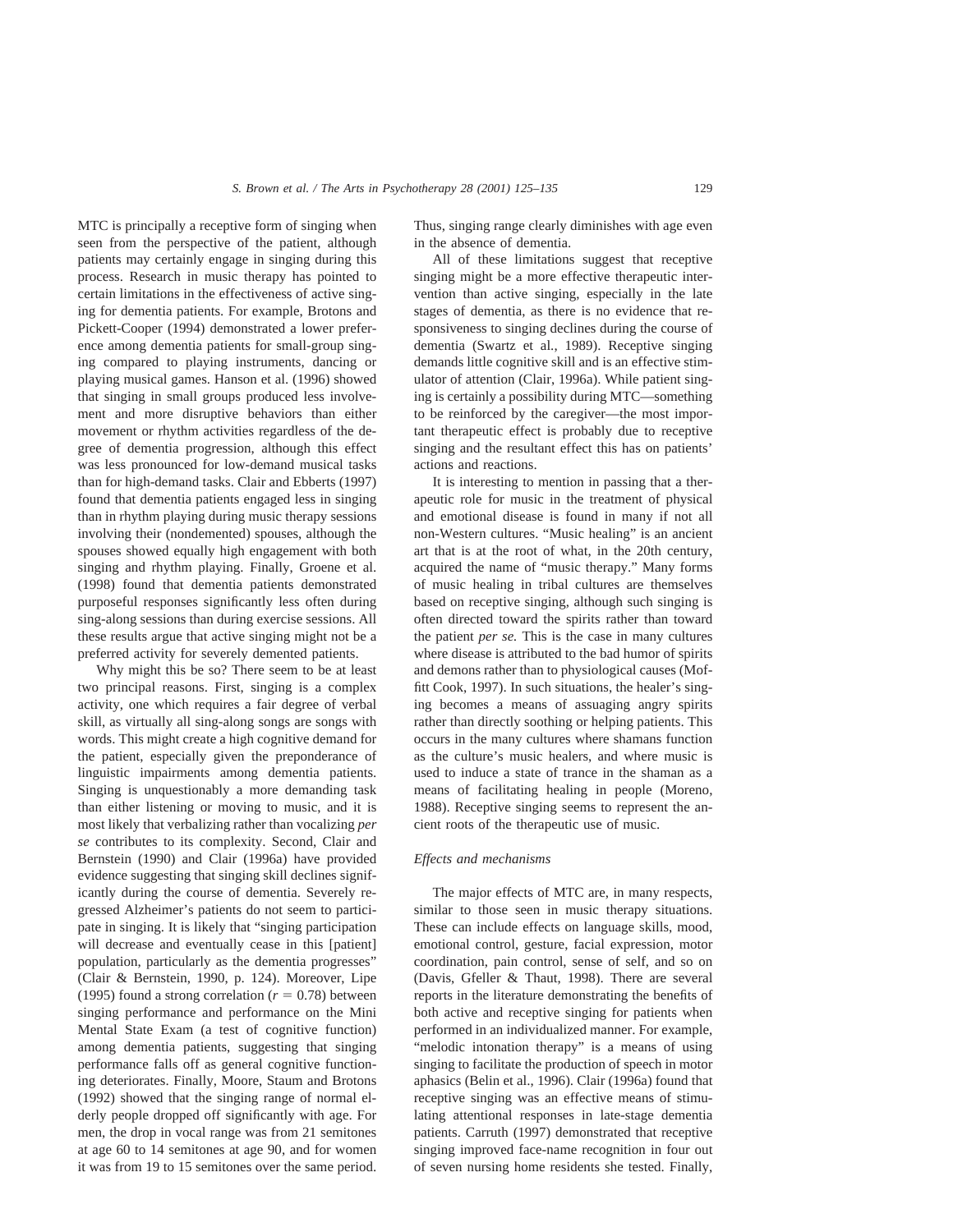Standley (1998) showed that lullaby singing to premature infants in an intensive care unit led to more rapid weight gain and earlier discharge than infants who were not sung to.

However, in addition to such responses, there are two types of effects of receptive singing in MTC that are not found in music therapy, and which can have great ramifications for patient care. The first is an improvement in *patient compliance* with caregivers in daily caregiving situations. Much about health and recovery depends on patient compliance with doctors' recommendations, be it exercise, eating, or the taking of medication. As described in our case study, MTC can have dramatic effects on making resistant and/or cognitively-impaired patients perform activities necessary for daily functioning and/or good recovery. This can apply to getting dressed, eating, taking medication, bathing, grooming, and the like. The second unique effect of MTC is a *reciprocal improvement in the caregiver-patient relationship.* Not only can this improve the quality of life for the patient through better care but it can increase morale and reduce burnout in the caregiver (among nurses: Olderog Millard & Smith, 1989; Goddaer & Abraham, 1994; Thomas, Heitman & Alexander, 1997; among family caregivers: Pearson et al., 1993; Clair, 1996b; Clair & Ebberts, 1997).

Singing to a person is a highly emotive activity, one that conveys a great sense of personal involvement, caring, and gentleness. We suspect that it is the act of personalized singing rather than the music being sung which is the "active ingredient" in MTC. When in adult life does anyone ever sing to us? It is so rare as to be highly stimulating and affecting. Individualized singing can be enormously soothing and can create a great feeling of security and bonding. Interestingly, the social arrangement of MTC is strikingly reminiscent of mother-infant communication, itself full of singing and highly intoned speech (Fernald, 1992). And like mother-infant communication, MTC is strongly focused on increasing the compliance of the person being sung to. However, the effects of singing should be seen as operating in a reciprocal fashion between the caregiver and the care-receiver. Just as being sung to can make the patient feel calmer and more secure, so too the act of singing can make the caregiver feel a great sense of affection for and bonding with the patient (Götell, Brown & Ekman, 2000). In the domain of dementia care, MTC's reminiscence of mother-infant interaction has important connections with Miesen's (1993) ideas about "parent fixation" and interpersonal attachment during the course of Alzheimer's disease.

The effects of directed singing on patient behavior may reflect what Brown (1996) has called the "arousing/soothing effect" of music upon the listener. Music has a paradoxical effect on people in that it can greatly increase attention and vigilance but at the same time can elicit a calming or soothing effect. These effects occur simultaneously in many listening situations, suggesting that there may be two principal dimensions to music's effects on the listener: attention and emotion. This probably reflects music's action on two different neural systems in the brain. Interestingly, this paradoxical effect of music is also a prominent feature of mother-infant communication (Fernald, 1992), which might suggest a developmental origin for it. Thus, caregiver singing to patients might not only have a similar social arrangement to mother-infant communication but it may capitalize on the same cognitive and affective mechanisms in bringing about its effects. These points about music's emotive effects are speculative, but highlight music's paradoxical capacity to simultaneously arouse and soothe as a potentially important mechanism for singing's beneficial effects on noncompliant, aggressive, and/or detached patients.

In summary, while previous research has shown that singing can improve attentional, emotional, and social capacities, MTC provides two important additional benefits that singing in the context of music therapy does not necessarily provide: increased compliance by the patient in day-to-day caring situations, and reciprocally improved caregiver-patient relations. The mechanism of this effect may be rooted in the highly emotive response elicited by individualized singing, an effect that may recall the warmth, security, reciprocity, and synchronicity of motherinfant communication. Finally, this response may be mediated biologically by the arousing/soothing effect that characterizes the action of music in many listening situations.

#### *Training*

Training in MTC should teach caregivers how to use singing and other forms of music-making in an appropriate and effective manner during the course of caregiving activities so that music-making is both individualized to the patient and sensitive to changes in patient mood and behavior. Such training could be incorporated into the curriculum of healthcare professionals everywhere. But what should this training entail? It is important to note that there are still no precedents for the use of music-making in caregiving activities, and that all suggestions regarding training must be seen as tentative at the current time. Whatever caregiver training may ultimately entail, it will involve minimal cost to the institution and minimal changes in personnel training or selection. Thus, MTC is an extremely inexpensive and simple way to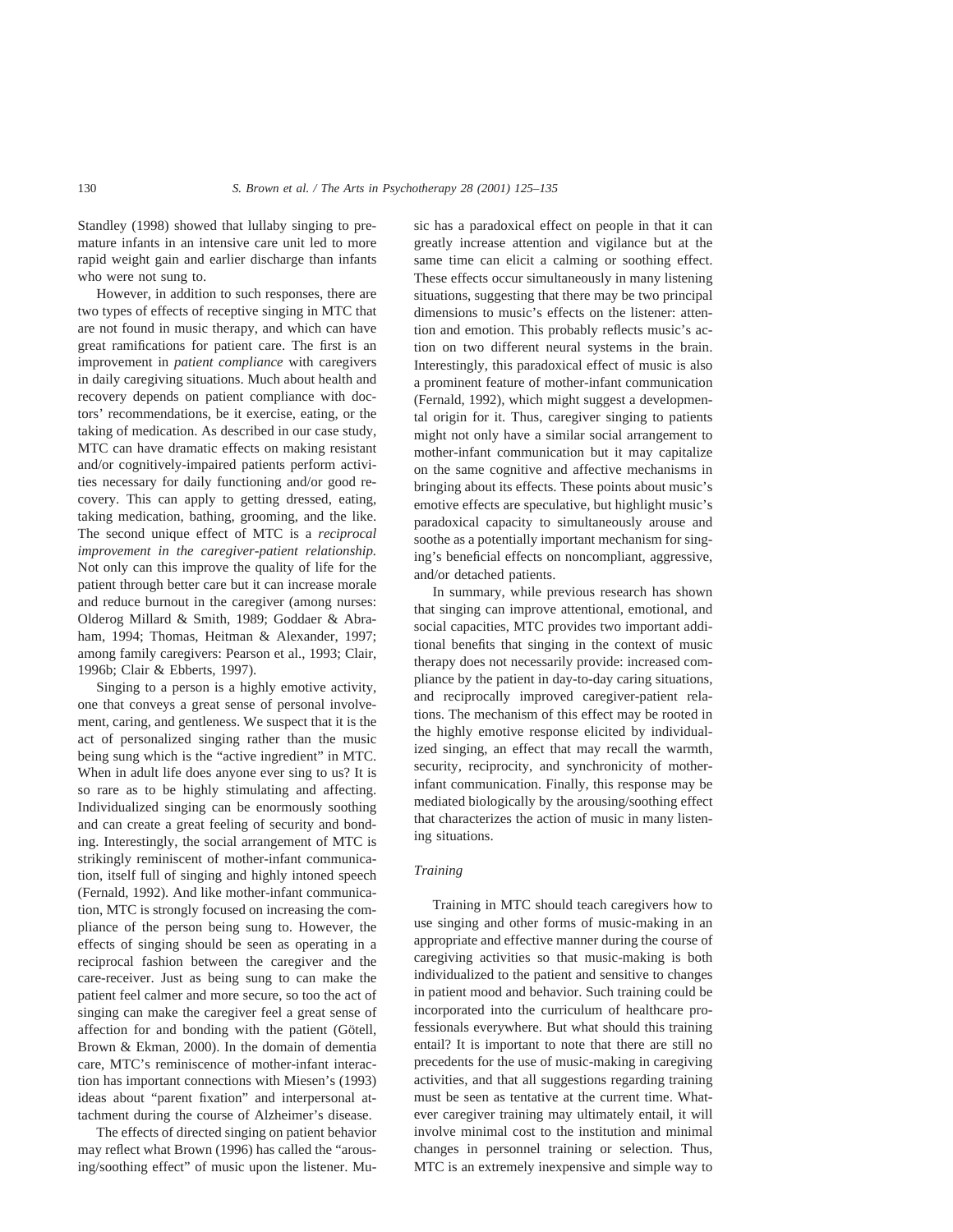improve patient care whose benefits could be wideranging.

In order for MTC to be a viable method, caregivers have to develop a sense of their musical side, and learn how to use it to advantage during caregiving situations. First of all, this will involve some type of simple vocal training that teaches caregivers to sing in a pleasing and uninhibited fashion. Fortunately, there is now an abundance of technologies available that enable people to learn the basic techniques of singing (Davis, 1999). Second, this will involve developing a repertoire of songs that can be sung during caregiving situations. While it is difficult to specify the size of this repertoire, it should be diverse enough to avoid desensitizing repetition or awkward gaps in performance and include both arousing and soothing songs. Preferred, familiar songs, and most especially songs with words, are better than either unfamiliar and/or textless songs as they permit greater possibilities for engagement by the patient, either through joint singing or through involvement in the linguistic (semantic) aspects of the song. However, we emphasize that musical participation by the patient is *not* a requirement for MTC. The only thing expected of the patient is compliance, responsiveness, improved mood, reduced agitation, and so forth, anything that can be seen as beneficial for patient care, well-being, and treatment. Thus, in contrast to improvisational forms of active music therapy (Nordoff & Robbins, 1977; Bruscia, 1987; Aldridge, 1996), training in MTC should not focus on teaching caregivers how to elicit musical responses from patients but instead in teaching them how to use music in a directed fashion to improve the day-to-day functioning of patients. But just like improvisational forms of active therapy, training in MTC should focus on teaching caregivers how to vary their musical expressions and expressiveness in accordance with the responses and needs of the patient.

One way in which MTC might differ from active music therapy is that it is probably less dependent upon musical style and performance skill. The choice of music and the quality of performance are most likely secondary to the act of singing itself. It is the sense of personal involvement generated by the act of singing that makes MTC special, and that supersedes concerns about general musicianship. Expressiveness is probably more important than a good voice or a personally-tailored musical repertoire. However, this does not mean that singing style and song repertoire are unimportant. In fact, one of the distinct advantages of MTC is the ability to adapt the music on the spot to the needs of the patient and the demands of the caring situation. Several studies of music with dementia patients have shown that individualized music (either active or passive) can be highly effective at calming agitation (Gerdner & Swanson, 1993), reducing wandering (Groene, 1993), and increasing pro-social behaviors (Pollack & Namazi, 1992).

A handful of studies have examined the musical preferences of nondemented elderly people. These studies provide guidelines for the use of music in both music therapy and MTC. For example, both Gibbons (1977) and Bartlett (1980) found that elderly people had a preference for the popular music of their young adult years. Jonas (1991) found that country music was the most generally preferred style among a group of 16 American elderly people, and that a preference for classical music was associated with higher education, greater musical training, and a history of living in a large community. Moore, Staum and Brotons (1992) looked at the style preferences of 514 elderly people living in nursing homes and retirement communities and found that they preferred patriotic songs and hymns over popular and folk songs. It is important to note that the results of these studies are subject to cultural differences, since it is likely that the observed preferences were dependent on the cultural background of the subjects.

Moore, Staum and Brotons (1992) also found that, for a given song, slow tempos were preferred to medium tempos which were preferred to fast tempos. Interestingly, in examining the type of instrumental accompaniment that was preferred for a given song, they found that live performance (i.e., live singing with instrumental accompaniment) was preferred to any type of recorded accompaniment. As the instrumental accompaniment in their live performance was quite rudimentary, these investigators concluded that "live *singing* is the factor to which these individuals responded" (p. 247, emphasis added). This observation is in accord with intuitions about MTC: elderly people may in fact be more responsive to the sound of the human voice and the act of singing than to a particular song or its instrumental arrangement.

The overall implication of these studies for MTC is that song repertoires should be tailored to the song, style, tempo, and loudness preferences of elderly people in general and individual patients in particular. At the same time, the observations of Moore, Staum and Brotons (1992) with regard to instrumental accompaniment suggest that live vocal performance in and of itself—especially the type of personalized performance that underlies the practice of MTC—could supersede many other musical and stylistic concerns. Very little is known about the musical preferences of dementia patients. Bartlett, Halpern and Dowling (1995) have shown that people with dementia have a clear impairment in recognizing familiar tunes and in recognizing deviations from them. Again this might suggest that a fair degree of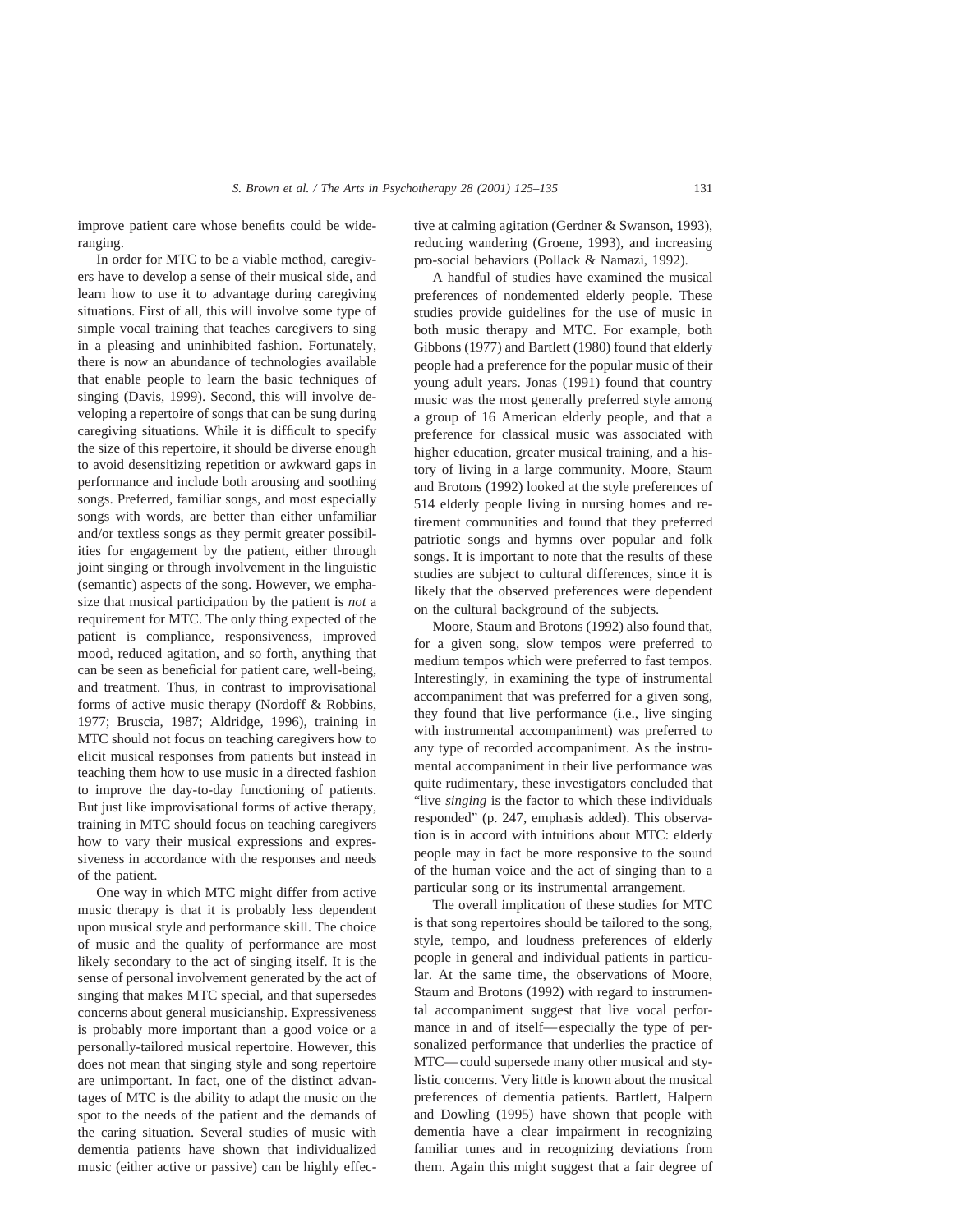flexibility is allowed in selecting songs for dementia patients during MTC.

## *Contexts of application*

MTC could, in theory, be incorporated into any clinical setting or situation as an adjunct to music therapy, but it might have a unique role in certain situations where music therapy techniques are not as effective or applicable. MTC is ideally suited for situations in which music therapy techniques (either passive or active) have minimal long-term benefits on patient prognosis, and where music therapy is used mainly to deal with the morale, behavior or quality of life of the patient. This could be especially useful for situations where patient compliance is low, such as with patients having reduced cognitive skills. This would include the care for dementia patients (Olderog Millard & Smith, 1989; Clair, 1996a,b), and mentally handicapped people (Coates, 1987). We emphasize again that it is difficult to imagine music as having true long-term effects in such conditions, and so the most that music therapy can hope to accomplish is to improve the quality of life and day-to-day functioning of patients. In contrast to this, Standley's (1998) study of lullaby singing to premature infants suggests that singing can have definite long-term benefits on patient health and recovery, and that the applicability of caregiver singing in such situations is only a matter of training caregivers to conduct the appropriate musical interventions in the appropriate manner. The large number of contexts where MTC may be applicable makes it a natural adjunct to patient care since it can be used in virtually all caring situations, and may have a positive impact on any relationship between a caregiver and patient in hospital, nursing home, and family settings.

# **Conclusions**

An analysis of the literature shows that when music has been employed in caregiving settings it has been used exclusively in the form of background music, where it has been used to both calm and stimulate. Several review articles have been published in the nursing literature describing the potential of using music in caregiving settings, but again the overwhelming emphasis has been on background music (Glynn, 1992; Kneafsey, 1997; Snyder & Chlan, 1999). This contrasts with improvisational forms of music therapy where active music-making is an integral component of the therapeutic process. One idea that has not received adequate consideration in the research literature is that of active music-making by healthcare professionals during the course of caregiving activities. This article has made a case for the clinical use of such a methodology. The idea is certainly not new. It has been mentioned in passing by Clair (1996a,b), Clair and Ebberts (1997), and Brotons, Koger and Pickett-Cooper (1997), among others. However, the idea has not attracted any type of following, and has not been presented as a coherent concept in the literature. The irony of the situation is that caregivers are in a privileged position to take full advantage of the power of singing and other forms of music-making to improve the care and functioning of patients. The fact that they have typically played a passive role in this process, with no more important a function than turning on CD players, suggests that their therapeutic potential has been underplayed, despite the acknowledged importance of singing in the music therapy literature.

Clair (1996a) found that unaccompanied therapist singing was an effective means of eliciting attentional responses in patients in the final stages of dementia, even if they were unresponsive to other types of stimulation in their daily lives. Importantly, she emphasized the potential of singing to be used by all types of caregivers: "songs are successful facilitators of response even when sung without accompaniment, and are therefore accessible to all persons who wish to use them, regardless of musical background and training. Therefore, *family members and residential care staff may use singing to engage interaction at some level with persons in late stage dementia* " (p. 245, emphasis added). In a study involving family caregivers and their loved ones, Clair and Ebberts (1997) found that the musical interventions learned through work with a music therapist could be applied successfully outside of the music therapy setting, and that this gave the family member a rewarding feeling of being able to communicate with their demented loved one. These points—the ability of all types of caregivers to use music in day-to-day contexts and the reciprocal effect this has on the caregiver and care-receiver—are ones that have received little mention in the literature.

We have presented the notion of "music-therapeutic caregiving" as a missing concept in the clinical use of music for patient care. MTC is presented here as an adjunct to music therapy, not as a replacement for it. That said, we are proposing caregiver singing as an important methodology that deserves its own place alongside music therapy rather than as an occasional activity done by the occasional caregiver occasionally inclined to break out into the occasional song. MTC can be used in ways and at times that music therapy cannot be. There is no standard music therapy method which provides the directness of active music therapy that is not restricted to occasional sessions. This is a significant limitation in the scope of music therapy. MTC provides one avenue for filling this void, and in doing so opens up a new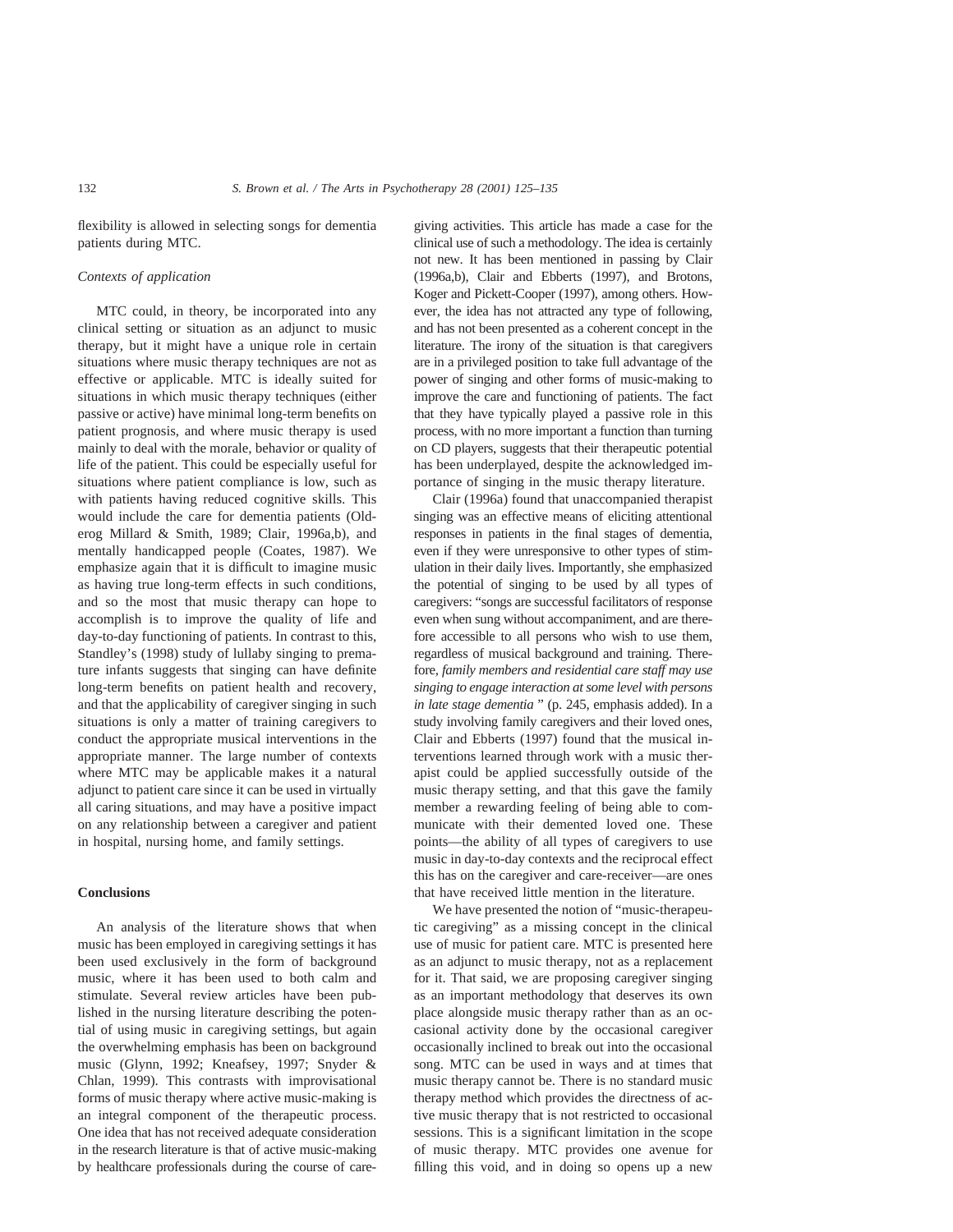world of possibilities for the clinical use of musicmaking. It takes advantage of the unlimited number of real-life situations that comprise the care of patients in hospital wards and nursing homes. It converts any interaction between caregiver and patient into a potential music-making situation. MTC combines the subject-specificity of active music therapy with the context-generality of background music. It can be used in any clinical environment and any caring situation. Depending on the patient population at hand, it can be used to either stimulate recovery of function (e.g., premature neonates) or to maintain a certain quality of living (e.g., dementia patients). The simplicity of this approach is striking. Such a method could be implemented in all hospital settings with little increase in cost and little change in caregiver training or selection. We believe that the clinical benefits from such a small change in caregiver activity could be spectacular. We argue, therefore, that elementary music training—and especially vocal training—should be an integral part of the educational regimen of professional caregivers.

"Are music interventions applied by nonmusic therapists as effective as those applied by professionally trained music therapists?" This was a question posed by Brotons, Koger and Pickett-Cooper (1997, p. 237) in concluding their large-scale review of experimental studies of music therapy in dementia treatment. One approach to answering this question came from a meta-analysis of this same literature by Koger, Chapin and Brotons (1999). In reviewing the effects of music therapy in 21 different studies, they made two observations that have a bearing on MTC. First, effect size was not dependent on therapist type (i.e., there was no difference between music therapists and other professionals). Second, effect size was not dependent on treatment length (i.e., there was no difference between longer and shorter treatment periods). It is important to keep in mind that such observations will remain provisional until an experimental study is done directly comparing the effects of music-therapist-mediated and caregiver-mediated musical interventions side by side; likewise for shortterm versus long-term treatment conditions. However, the preliminary conclusions of Koger, Chapin and Brotons' (1999) analysis might in fact set the stage for the kinds of on-the-spot, caregiver-mediated practices proposed in this paper.

This is not to say that MTC and music therapy are equivalent or interchangeable, but only that MTC deserves a place in its own right alongside music therapy. An article by the nursing researcher Glynn (1992), describing a music-therapy assessment tool for use in nursing research, elicited strong reactions from several music therapists who thought that their training and skills were being devalued, especially by someone outside of their own discipline (Lipe, 1992; MacLean, 1993). Whether or not these criticisms were justified, we are not trying to brew such a conflict. What we are calling for is an *expansion* of the scope of the clinical uses of music. This should be viewed as a cooperative arrangement rather than a competitive one. MTC provides an unprecedented opportunity for caregivers and music therapists to work together toward common goals, and to do so more effectively than they could without this type of cooperation. In fact, we believe that MTC can lead to improvements in two types of reciprocal loops: the caregiver-patient relationship and the caregiver-therapist relationship. Regarding the former, MTC has the potential to improve the compliance, mood, and cognitive skills of patients, thereby reducing burden and burnout in caregivers. Regarding the latter, music therapy can make patients easier to care for, while MTC can enable caregivers to inform music therapists of the musical preferences and skills of the patients being cared for. We believe that MTC has a great potential to improve the quality of patient life, caregiving, and music therapy in many clinical settings.

Our final word is about people. We are a musical species. Everyone has the capacity to sing and to appreciate music. It is not only music therapists who are capable of putting music to work in clinical contexts. In the same way that a mother comforts her helpless baby by singing to it, there comes a time in life when that child discovers that exactly this same intervention—singing—is an exquisite and effective means of comforting his or her demented mother. It is time to open the door to the unexplored potential of caregiver singing. In response to the question of whether musical interventions applied by nonmusic therapists are as effective as those applied by professionally-trained music therapists, our own preliminary observations with MTC suggest that such interventions can be powerful and effective. Whether they are *as* effective as music-therapist-mediated interventions is not the issue for us, as we envision caregivermediated musical activities as occurring parallel to music therapy, not in place of it. It is for this reason that we call for an expansion in the current conception of the clinical uses of music, one that encompasses the caregiver practices described in this paper. The time has come to give serious consideration to this notion.

## **Acknowledgment**

The authors wish to acknowledge the help given by Dr. Sue Koger (Williamette University), Prof. Bengt Winblad (Karolinska Institutet), *Vårdalstiftelsen,* and *Johanniterorden i Sverige* in support of this project.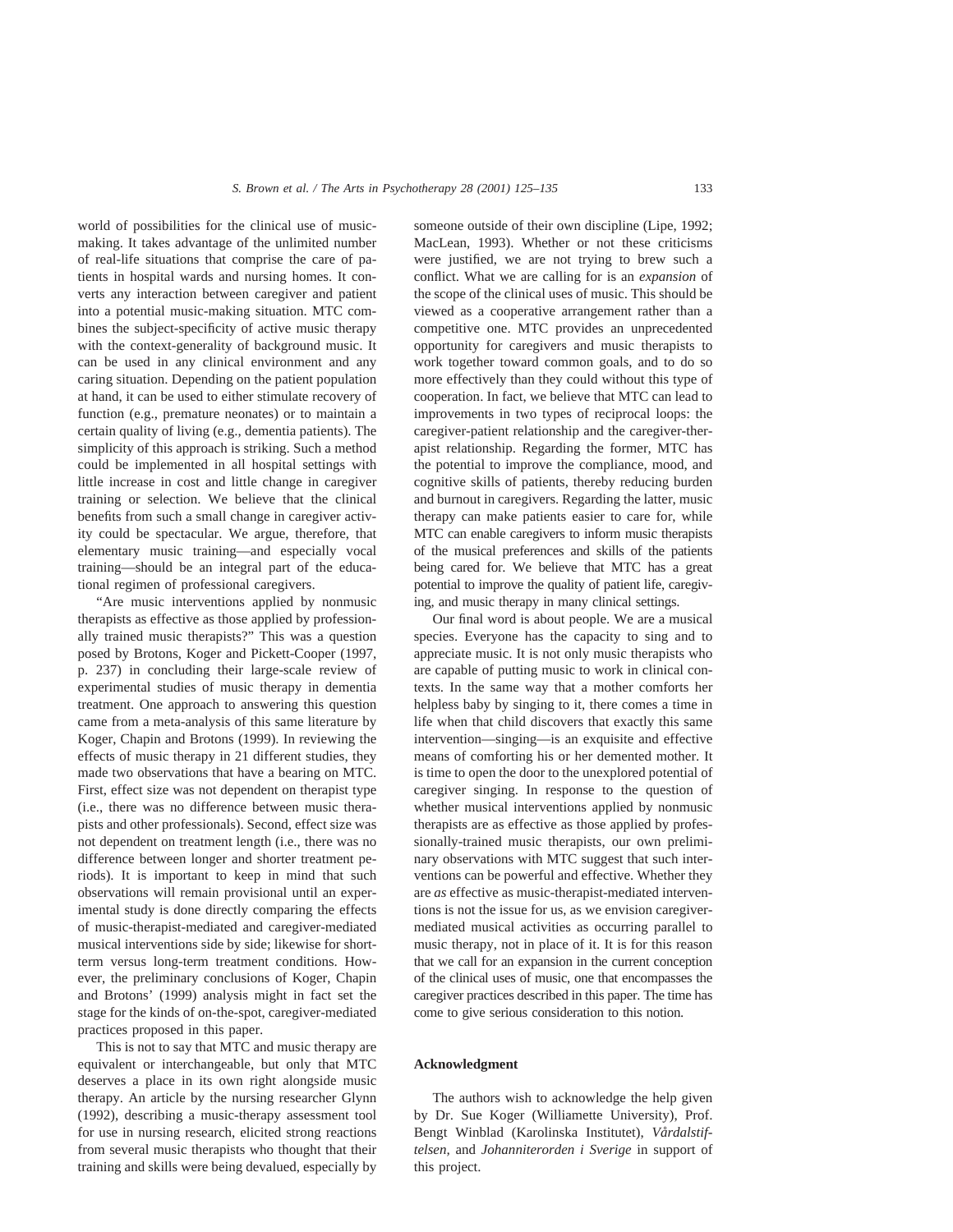### **References**

- Aldridge, D. (1996). *Music therapy research and practice in medicine: from out of the silence.* London: Jessica Kingsley Publishers.
- Bartlett, J. C. (1980). Lifespan memory for popular songs. *American Journal of Psychology, 93,* 551–560.
- Bartlett, J. C., Halpern, A. R., & Dowling, W. J. (1995). Recognition of familiar and unfamiliar melodies in normal aging and Alzheimer's disease. *Memory and Cognition, 23,* 531–546.
- Belin, P., Van Eeckhout, P., Zilbovicius, M., Remy, P., François, C., Guillaume, S., Chain, F., Rancurel, G., & Samson, Y. (1996). Recovery from nonfluent aphasia after melodic intonation therapy: a PET study. *Neurology, 47,* 1504–1511.
- Broscious, S. K. (1999). Music: an intervention for pain during chest tube removal after open heart surgery. *American Journal of Critical Care, 8,* 410–415.
- Brotons, M., Koger, S. M., & Pickett-Cooper, P. (1997). Music and dementias: a review of literature. *Journal of Music Therapy, 34,* 204–245.
- Brotons, M., & Pickett-Cooper, P. (1994). Preferences of Alzheimer's disease patients for music activities: singing, instruments, dance/movement, games, and composition/improvisation. *Journal of Music Therapy, 31,* 220–233.
- Brotons, M., & Pickett-Cooper, P. K. (1996). The effect of music therapy intervention on agitation behaviors of Alzheimer disease patients. *Journal of Music Therapy, 33,* 2–18.
- Brown, S. (1996). Evolutionary musicology. Working paper of the Institute for Biomusicology.
- Bruscia, K. E. (1987). *Improvisational models of music therapy.* Springfield: Charles C. Thomas.
- Bunt, L. (1994). *Music therapy: an art beyond words.* London: Routledge.
- Bygren, L. O., Konlaan, B. B., & Johansson, S.-E. (1996). Attendance at cultural events, reading books or periodicals, and making music or singing in a choir as determinants for survival: Swedish interview survey of living conditions. *British Medical Journal, 313,* 1577–1580.
- Carruth, E. K. (1997). The effects of singing and the spaced retrieval technique on improving face-name recognition in nursing home residents with memory loss. *Journal of Music Therapy, 34,* 165–186.
- Chlan, L. (1998). Effectiveness of a music therapy intervention on relaxation and anxiety for patients receiving ventilatory assistance. *Heart and Lung, 27,* 169–176.
- Clair, A. A. (1996a). The effect of singing on alert responses in persons with late stage dementia. *Journal of Music Therapy, 33,* 234–247.
- Clair, A. A. (1996b). *Therapeutic uses of music with older adults.* Baltimore: Health Professions Press.
- Clair, A. A., & Bernstein, B. (1990). A comparison of singing, vibrotactile and non-vibrotactile instrumental playing responses in severely regressed persons with dementia of the Alzheimer's type. *Journal of Music Therapy, 27,* 119–125.
- Clair, A. A., & Ebberts, A. G. (1997). The effects of music therapy on interactions between family caregivers and

their care receivers with late stage dementia. *Journal of Music Therapy, 34,* 148–164.

- Coates, P. (1987). "Is it functional?" A question for music therapists who work with the institutionalized mentally retarded. *Journal of Music Therapy, 24,* 170–175.
- Crystal, H. A., Grober, E., & Masur, D. (1989). Preservation of musical memory in Alzheimer's disease. *Journal of Neurology, Neurosurgery, and Psychiatry, 52,* 1415– 1416.
- Davis, R. (1999). Okey dokey karaoke: an overview of practice technology for the singer. *Journal of Singing, 56,* 3–9.
- Davis, W. B., Gfeller, K. E., & Thaut, M. H. (1998). *An introduction to music therapy: theory and practice* (2nd ed.). Boston: McGraw-Hill College.
- Ezzone, S., Baker, C., Rosselet, R., & Terepka, E. (1998). Music as an adjunct to antiemetic therapy. *Oncology Nursing Forum, 25,* 1551–1556.
- Fernald, A. (1992). Human maternal vocalizations to infants as biologically relevant signals: an evolutionary perspective. In J. H. Barkow, L. Cosmides, & J. Tooby (Eds.), *The adapted mind: evolutionary psychology and the generation of culture* (pp. 391–428). Oxford: Oxford University Press.
- Gerdner, L. A., & Swanson, E. A. (1993). Effects of individualized music on confused and agitated elderly patients. *Archives of Psychiatric Nursing, 7,* 284–291.
- Gibbons, A. C. (1977). Popular music preferences of elderly people. *Journal of Music Therapy, 14,* 180–189.
- Glynn, N. J. (1992). The music therapy assessment tool in Alzheimer's patients. *Journal of Gerontological Nursing, 18,* 3–9.
- Goddaer, J., & Abraham, I. L. (1994). Effects of relaxing music on agitation during meals among nursing home residents with severe cognitive impairment. *Archives of Psychiatric Nursing, 8,* 150–158.
- Götell, E., Brown, S., & Ekman, S.-L. (2000). Caregiverassisted music events in psychogeriatric care. *Journal of Psychiatric and Mental Health Nursing, 7,* 119–125.
- Groene II, R. W. (1993). Effectiveness of music therapy 1:1 intervention with individuals having senile dementia of the Alzheimer type. *Journal of Music Therapy, 30,* 138– 157.
- Groene II, R., Zapchenk, S., Marble, G., & Kantar, S. (1998). The effect of therapist and activity characteristics on the purposeful responses of probable Alzheimer's disease participants. *Journal of Music Therapy, 35,* 119–136.
- Hanser, S., & Clair, A. A. (1995). Retrieving the losses of Alzheimer's disease for patients and caregivers with the aid of music. In T. Wigram, B. Saperston, & R. West (Eds.), *The art and science of music therapy: a handbook* (pp. 342–360). Chur, Switzerland: Harwood Academic Press.
- Hanson, N., Gfeller, K., Woodworth, G., Swanson, E. A., & Garand, L. (1996). A comparison of the effectiveness of differing types and difficulty of music activities in programming for older adults with Alzheimer's disease and related disorders. *Journal of Music Therapy, 33,* 93– 123.
- Hunter, B. C. (1999). Singing as a therapeutic agent, in *The*